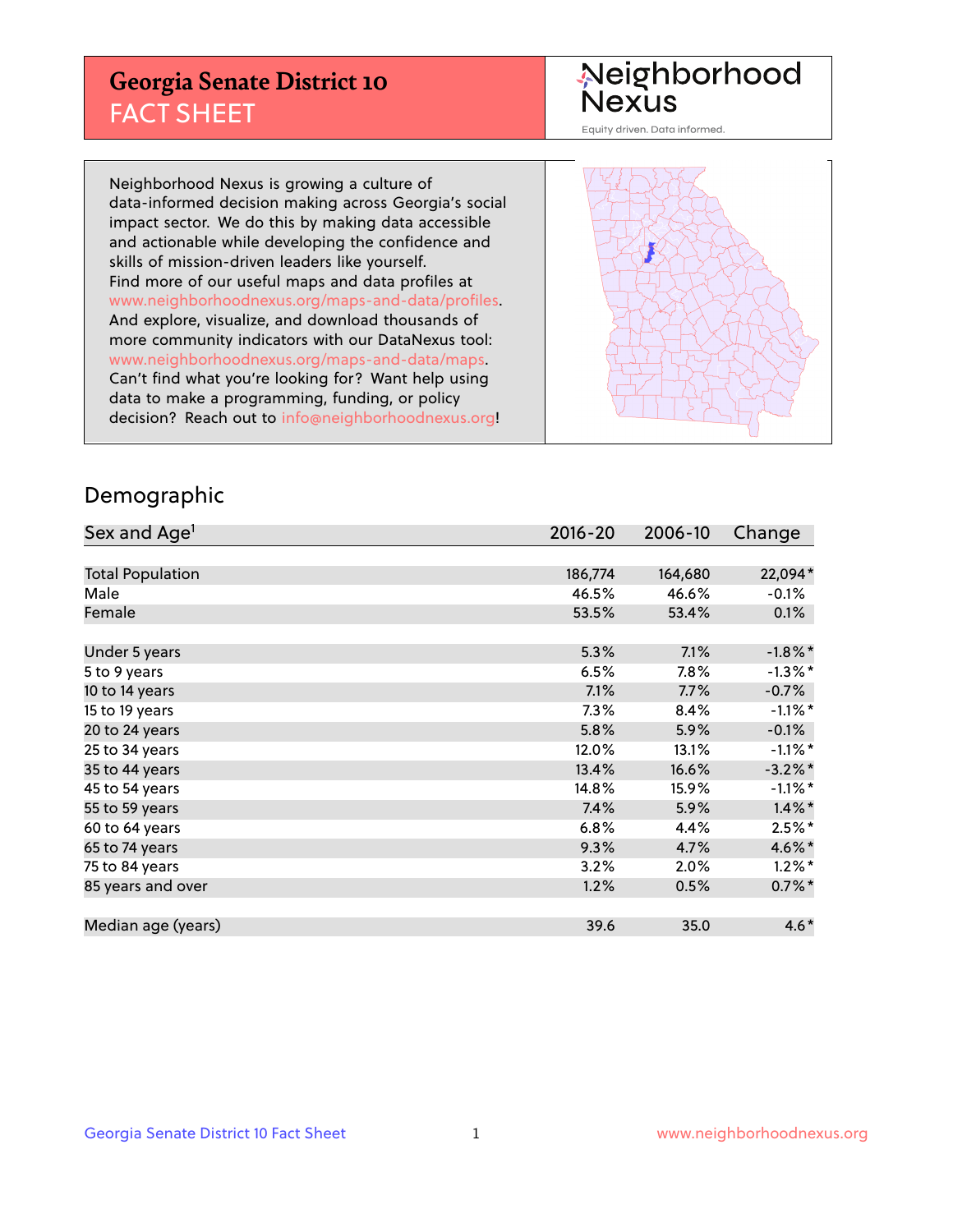## Demographic, continued...

| Race <sup>2</sup>                                            | $2016 - 20$ | 2006-10 | Change     |
|--------------------------------------------------------------|-------------|---------|------------|
| <b>Total population</b>                                      | 186,774     | 164,680 | 22,094*    |
| One race                                                     | 97.0%       | 98.4%   | $-1.3\%$ * |
| White                                                        | 24.5%       | 30.2%   | $-5.7\%$ * |
| <b>Black or African American</b>                             | 67.8%       | 63.4%   | $4.3\%$ *  |
| American Indian and Alaska Native                            | 0.1%        | 0.2%    | $-0.2%$    |
| Asian                                                        | 3.2%        | 2.8%    | 0.4%       |
| Native Hawaiian and Other Pacific Islander                   | 0.0%        | 0.1%    | $-0.1%$    |
| Some other race                                              | 1.5%        | 1.6%    | $-0.1%$    |
| Two or more races                                            | 3.0%        | 1.6%    | $1.3\%$ *  |
| Race alone or in combination with other race(s) <sup>3</sup> | $2016 - 20$ | 2006-10 | Change     |
| Total population                                             | 186,774     | 164,680 | 22,094*    |
| White                                                        | 26.5%       | 31.4%   | $-4.9%$ *  |
| <b>Black or African American</b>                             | 70.0%       | 64.4%   | $5.6\%$ *  |
| American Indian and Alaska Native                            | 0.7%        | 0.9%    | $-0.2%$    |
| Asian                                                        | 3.7%        | 3.1%    | 0.6%       |
| Native Hawaiian and Other Pacific Islander                   | 0.1%        | 0.1%    | $-0.0%$    |
| Some other race                                              | 2.2%        | 2.0%    | 0.2%       |
|                                                              |             |         |            |
| Hispanic or Latino and Race <sup>4</sup>                     | $2016 - 20$ | 2006-10 | Change     |
| <b>Total population</b>                                      | 186,774     | 164,680 | 22,094*    |
| Hispanic or Latino (of any race)                             | 6.0%        | 4.0%    | $2.1\%$ *  |
| Not Hispanic or Latino                                       | 94.0%       | 96.0%   | $-2.1\%$ * |
| White alone                                                  | 20.6%       | 28.5%   | $-7.9%$ *  |
| <b>Black or African American alone</b>                       | 67.1%       | 62.8%   | 4.4%*      |
| American Indian and Alaska Native alone                      | 0.1%        | 0.2%    | $-0.1%$    |
| Asian alone                                                  | 3.1%        | 2.8%    | 0.2%       |
| Native Hawaiian and Other Pacific Islander alone             | 0.0%        | 0.1%    | $-0.0%$    |
| Some other race alone                                        | 0.8%        | 0.4%    | 0.4%       |
| Two or more races                                            | 2.4%        | 1.3%    | $1.0\%$ *  |
| U.S. Citizenship Status <sup>5</sup>                         | $2016 - 20$ | 2006-10 | Change     |
|                                                              |             |         |            |
| Foreign-born population                                      | 14,578      | 13,218  | 1,360      |
| Naturalized U.S. citizen                                     | 67.5%       | 57.7%   | $9.8\%$ *  |
| Not a U.S. citizen                                           | 32.5%       | 42.3%   | $-9.8%$ *  |
| Citizen, Voting Age Population <sup>6</sup>                  | $2016 - 20$ | 2006-10 | Change     |
|                                                              |             |         |            |
| Citizen, 18 and over population<br>Male                      | 138,413     | 113,307 | 25,106*    |
|                                                              | 44.7%       | 44.9%   | $-0.2%$    |
| Female                                                       | 55.3%       | 55.1%   | 0.2%       |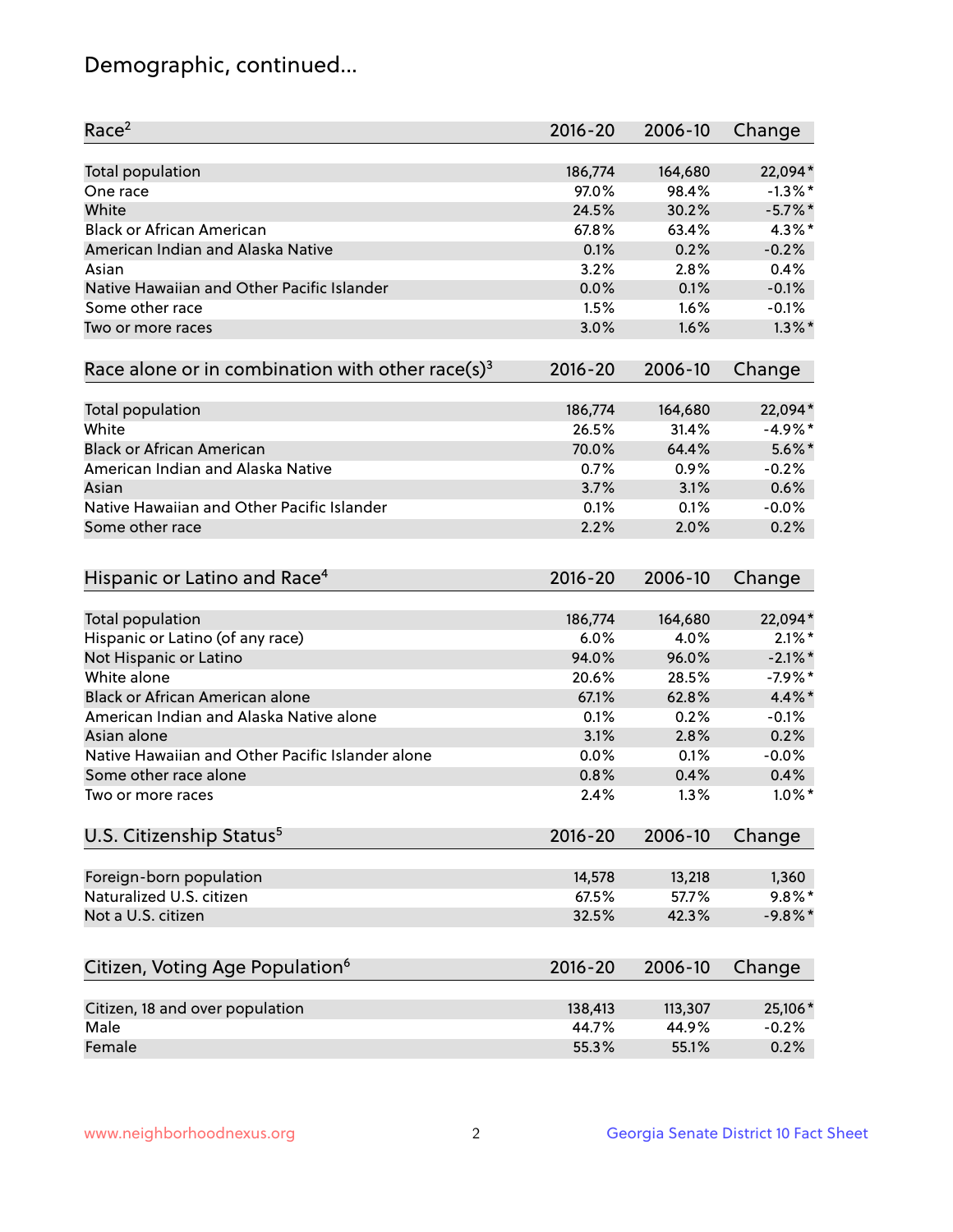#### Economic

| Income <sup>7</sup>                                 | 2016-20 | 2006-10 | Change     |
|-----------------------------------------------------|---------|---------|------------|
|                                                     |         |         |            |
| All households                                      | 67,035  | 59,059  | 7,976*     |
| Less than \$10,000                                  | 4.5%    | 5.6%    | $-1.2\%$ * |
| \$10,000 to \$14,999                                | 2.3%    | 3.4%    | $-1.2\%$ * |
| \$15,000 to \$24,999                                | 6.9%    | 8.0%    | $-1.1%$    |
| \$25,000 to \$34,999                                | 10.7%   | 9.1%    | $1.5\%$ *  |
| \$35,000 to \$49,999                                | 14.5%   | 15.7%   | $-1.2%$    |
| \$50,000 to \$74,999                                | 21.1%   | 23.3%   | $-2.2%$ *  |
| \$75,000 to \$99,999                                | 15.5%   | 15.2%   | $0.3\%$    |
| \$100,000 to \$149,999                              | 15.2%   | 13.9%   | 1.4%       |
| \$150,000 to \$199,999                              | 5.5%    | 3.5%    | $2.0\%$ *  |
| \$200,000 or more                                   | 3.9%    | 2.2%    | $1.7\%$ *  |
| Median household income (dollars)                   | 63,907  | 58,038  | 5,869*     |
| Mean household income (dollars)                     | 77,744  | 68,167  | $9,577*$   |
| With earnings                                       | 82.9%   | 87.2%   | $-4.3\%$ * |
| Mean earnings (dollars)                             | 73,884  | 67,381  | $6,504*$   |
| <b>With Social Security</b>                         | 29.8%   | 18.3%   | $11.6\%$ * |
| Mean Social Security income (dollars)               | 19,789  | 14,797  | 4,993*     |
| With retirement income                              | 25.7%   | 16.5%   | $9.2%$ *   |
| Mean retirement income (dollars)                    | 26,139  | 23,387  | $2,752*$   |
| With Supplemental Security Income                   | 4.9%    | 2.9%    | $2.0\%$ *  |
| Mean Supplemental Security Income (dollars)         | 6,070   | 8,513   | $-2,443$   |
| With cash public assistance income                  | 1.4%    | 1.4%    | 0.1%       |
| Mean cash public assistance income (dollars)        | 728     | 2,646   | $-1,918$   |
| With Food Stamp/SNAP benefits in the past 12 months | 11.2%   | 8.3%    | $2.8\%$ *  |
|                                                     |         |         |            |
| Families                                            | 46,591  | 42,050  | 4,541*     |
| Less than \$10,000                                  | 2.9%    | 4.2%    | $-1.3\%$ * |
| \$10,000 to \$14,999                                | 1.1%    | 1.9%    | $-0.8%$    |
| \$15,000 to \$24,999                                | 5.6%    | 6.8%    | $-1.2%$    |
| \$25,000 to \$34,999                                | 8.0%    | 8.0%    | $-0.0%$    |
| \$35,000 to \$49,999                                | 13.3%   | 14.3%   | $-0.9%$    |
| \$50,000 to \$74,999                                | 21.1%   | 22.8%   | $-1.7%$    |
| \$75,000 to \$99,999                                | 17.4%   | 17.6%   | $-0.3%$    |
| \$100,000 to \$149,999                              | 18.8%   | 17.4%   | 1.4%       |
| \$150,000 to \$199,999                              | 6.8%    | 4.4%    | $2.4\%$ *  |
| \$200,000 or more                                   | 5.0%    | 2.7%    | $2.3\%$ *  |
| Median family income (dollars)                      | 72,783  | 65,978  | $6,805*$   |
| Mean family income (dollars)                        | 87,595  | 75,568  | 12,026*    |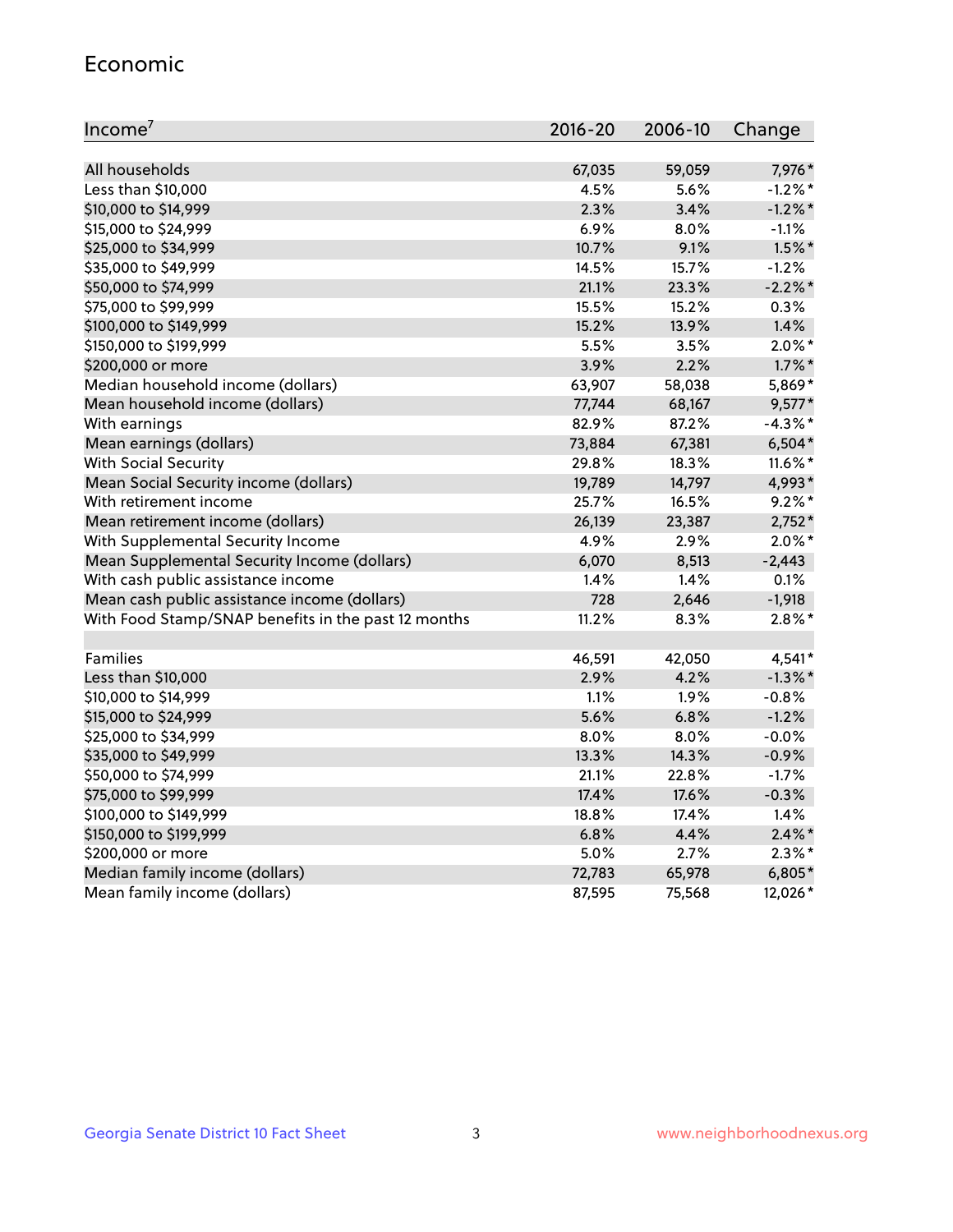## Economic, continued...

| Income, continued <sup>8</sup>                                        | $2016 - 20$ | 2006-10 | Change    |
|-----------------------------------------------------------------------|-------------|---------|-----------|
|                                                                       |             |         |           |
| Nonfamily households                                                  | 20,445      | 17,010  | $3,435*$  |
| Median nonfamily income (dollars)                                     | 41,478      | 39,493  | 1,985*    |
| Mean nonfamily income (dollars)                                       | 50,404      | 46,448  | 3,956*    |
| Median earnings for workers (dollars)                                 | 35,859      | 34,199  | $1,660*$  |
| Median earnings for male full-time, year-round workers<br>(dollars)   | 45,722      | 46,500  | $-778$    |
| Median earnings for female full-time, year-round workers<br>(dollars) | 43,150      | 39,347  | 3,803*    |
| Per capita income (dollars)                                           | 29,223      | 25,102  | $4,121*$  |
|                                                                       | $2016 - 20$ | 2006-10 |           |
| Families and People Below Poverty Level <sup>9</sup>                  |             |         | Change    |
| <b>All families</b>                                                   | 8.8%        | 8.2%    | 0.5%      |
| With related children under 18 years                                  | 14.7%       | 11.2%   | 3.5%      |
| With related children under 5 years only                              | 7.0%        | 8.6%    | $-1.7%$   |
| Married couple families                                               | 4.8%        | 3.1%    | $1.7\%$ * |
| With related children under 18 years                                  | 8.0%        | 4.5%    | $3.5\%$ * |
| With related children under 5 years only                              | 2.3%        | 2.2%    | 0.1%      |
| Families with female householder, no husband present                  | 16.9%       | 19.6%   | $-2.7%$   |
| With related children under 18 years                                  | 23.5%       | 22.0%   | 1.5%      |
| With related children under 5 years only                              | 14.6%       | 25.0%   | $-10.4%$  |
| All people                                                            | 11.4%       | 10.9%   | 0.4%      |
| Under 18 years                                                        | 19.4%       | 16.3%   | 3.0%      |
| Related children under 18 years                                       | 18.8%       | 15.8%   | 3.0%      |
| Related children under 5 years                                        | 18.3%       | 15.7%   | 2.6%      |
| Related children 5 to 17 years                                        | 19.0%       | 15.9%   | 3.1%      |
| 18 years and over                                                     | 8.9%        | 8.8%    | 0.1%      |
| 18 to 64 years                                                        | 9.3%        | 9.1%    | 0.2%      |
| 65 years and over                                                     | 7.2%        | 6.2%    | 0.9%      |
| People in families                                                    | 10.0%       | 9.5%    | 0.5%      |
| Unrelated individuals 15 years and over                               | 18.7%       | 19.5%   | $-0.7%$   |
|                                                                       |             |         |           |
| Non-Hispanic white people                                             | 8.3%        | 6.2%    | 2.1%      |
| Black or African-American people                                      | 11.5%       | 12.4%   | $-0.9%$   |
| Asian people                                                          | 20.6%       | 6.8%    | 13.7%     |
| Hispanic or Latino people                                             | 18.7%       | 21.5%   | $-2.7%$   |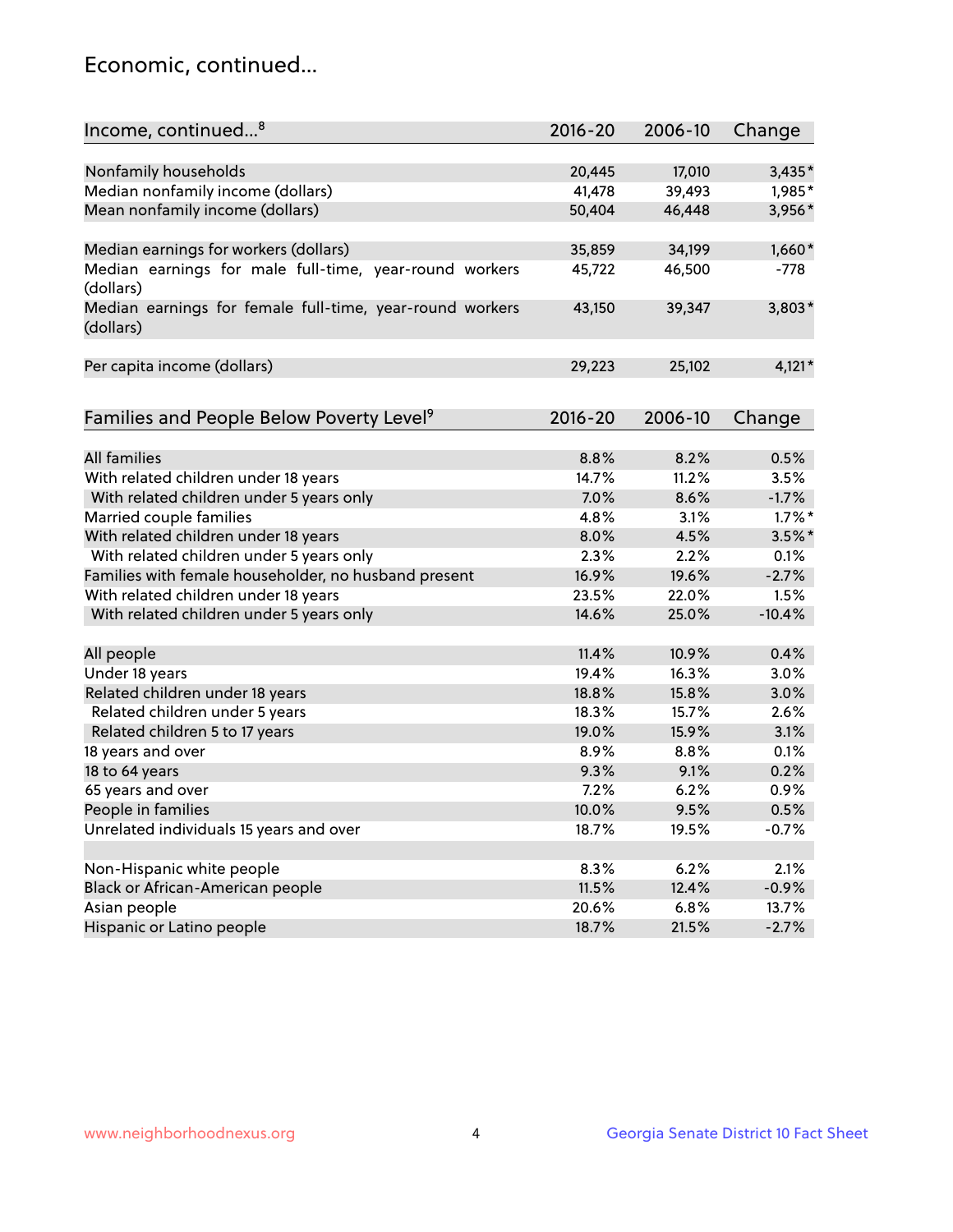## Employment

| Employment Status <sup>10</sup>                                                               | $2016 - 20$ | 2006-10 | Change     |
|-----------------------------------------------------------------------------------------------|-------------|---------|------------|
|                                                                                               |             |         |            |
| Population 16 years and over                                                                  | 148,585     | 124,226 | 24,359*    |
| In labor force                                                                                | 66.4%       | 71.5%   | $-5.2%$ *  |
| Civilian labor force                                                                          | 66.3%       | 71.1%   | $-4.8\%$ * |
| Employed                                                                                      | 61.6%       | 62.9%   | $-1.3%$    |
| Unemployed                                                                                    | 4.7%        | 8.1%    | $-3.5%$ *  |
| <b>Armed Forces</b>                                                                           | 0.1%        | 0.5%    | $-0.4%$    |
| Not in labor force                                                                            | 33.6%       | 28.5%   | $5.2\%$ *  |
| Civilian labor force                                                                          | 98,470      | 88,287  | 10,184*    |
| <b>Unemployment Rate</b>                                                                      | 7.0%        | 11.4%   | $-4.4\%$ * |
|                                                                                               |             |         |            |
| Females 16 years and over                                                                     | 81,286      | 68,064  | $13,222*$  |
| In labor force                                                                                | 63.9%       | 67.9%   | $-4.0\%$ * |
| Civilian labor force                                                                          | 63.8%       | 67.7%   | $-3.8\%$ * |
| Employed                                                                                      | 59.7%       | 59.8%   | $-0.1%$    |
| Own children of the householder under 6 years                                                 | 10,837      | 13,638  | $-2,801*$  |
| All parents in family in labor force                                                          | 77.7%       | 71.5%   | 6.2%       |
|                                                                                               |             |         |            |
| Own children of the householder 6 to 17 years                                                 | 30,023      | 30,196  | $-173$     |
| All parents in family in labor force                                                          | 77.9%       | 78.5%   | $-0.7%$    |
|                                                                                               |             |         |            |
| Industry <sup>11</sup>                                                                        | $2016 - 20$ | 2006-10 | Change     |
|                                                                                               |             |         |            |
| Civilian employed population 16 years and over                                                | 91,551      | 78,199  | 13,353*    |
| Agriculture, forestry, fishing and hunting, and mining                                        | 0.1%        | 0.1%    | $-0.1%$    |
| Construction                                                                                  | 4.0%        | 5.2%    | $-1.1%$    |
| Manufacturing                                                                                 | 5.7%        | 6.6%    | $-0.9\%$ * |
| Wholesale trade                                                                               | 2.6%        | 3.5%    | $-0.9%$    |
| Retail trade                                                                                  | 10.9%       | 10.6%   | 0.3%       |
| Transportation and warehousing, and utilities                                                 | 14.0%       | 11.8%   | $2.2\%$ *  |
| Information                                                                                   | 2.4%        | 3.6%    | $-1.1\%$ * |
| Finance and insurance, and real estate and rental and leasing                                 | 6.2%        | 6.9%    | $-0.7%$    |
| Professional, scientific, and management, and administrative<br>and waste management services | 10.6%       | 10.0%   | 0.6%       |
| Educational services, and health care and social assistance                                   | 23.1%       | 22.2%   | 0.9%       |
| Arts, entertainment, and recreation, and accommodation and                                    | 8.2%        | 6.3%    | $1.9\%$ *  |
| food services                                                                                 |             |         |            |
| Other services, except public administration                                                  | 4.5%        | 5.0%    | $-0.5%$    |
| Public administration                                                                         | 7.7%        | 8.2%    | $-0.5%$    |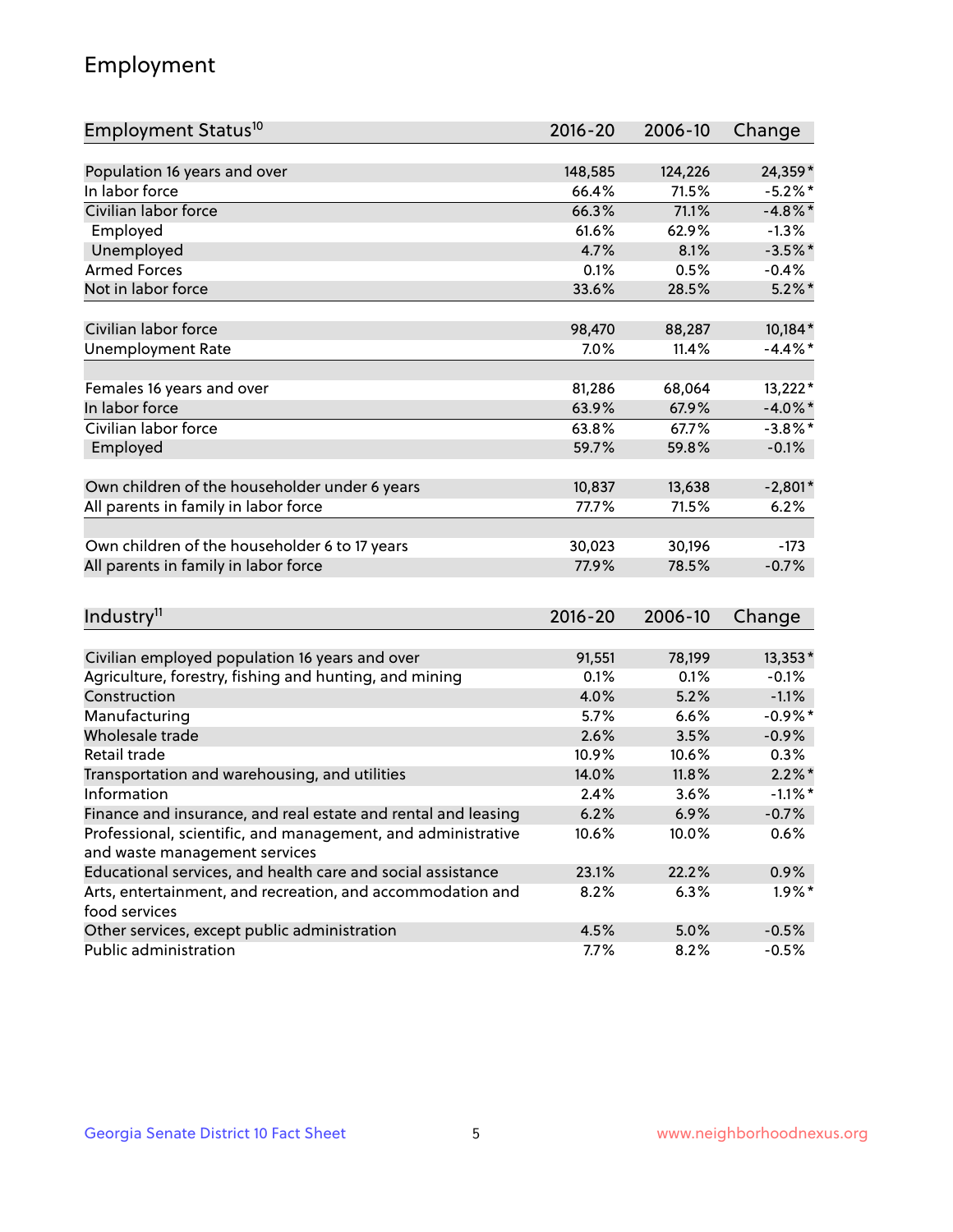## Employment, continued...

| Civilian employed population 16 years and over<br>$13,353*$<br>91,551<br>78,199<br>Management, business, science, and arts occupations<br>34.1%<br>34.4%<br>$-0.3%$<br>16.8%<br>15.7%<br>1.1%<br>Service occupations<br>Sales and office occupations<br>$-5.1\%$ *<br>25.1%<br>30.2%<br>$-0.2%$<br>Natural<br>and<br>7.0%<br>7.2%<br>resources,<br>construction,<br>maintenance<br>4.6%*<br>Production, transportation, and material moving occupations<br>17.0%<br>12.4%<br>Class of Worker <sup>13</sup><br>$2016 - 20$<br>2006-10<br>Change<br>Civilian employed population 16 years and over<br>13,353*<br>91,551<br>78,199<br>Private wage and salary workers<br>76.7%<br>74.9%<br>1.8%<br>$-2.7%$<br>Government workers<br>18.1%<br>20.9%<br>Self-employed in own not incorporated business workers<br>$0.9\%$ *<br>4.9%<br>4.0%<br>Unpaid family workers<br>0.1%<br>0.3%<br>0.2%<br>2019<br>2010<br>Change<br>Total Jobs in district<br>39,930<br>28,663<br>11,267<br>Held by residents of district<br>$-1.4%$<br>16.1%<br>17.5%<br>Held by non-residents of district<br>1.4%<br>83.9%<br>82.5%<br>2019<br>2010<br>Change<br>Total Jobs in district<br>39,930<br>28,663<br>11,267<br>Goods Producing sectors<br>7.0%<br>7.0%<br>$-0.1%$<br>1.6%<br>Trade, Transportation, and Utilities sectors<br>27.7%<br>26.0%<br>All Other Services sectors<br>65.4%<br>66.9%<br>$-1.6%$<br>Total Jobs in district held by district residents<br>6,434<br>5,030<br>1,404<br><b>Goods Producing sectors</b><br>6.1%<br>6.5%<br>$-0.3%$<br>Trade, Transportation, and Utilities sectors<br>18.5%<br>13.7%<br>4.8%<br>All Other Services sectors<br>75.4%<br>79.8%<br>$-4.4%$ | Occupation <sup>12</sup>                        | $2016 - 20$ | 2006-10 | Change |
|-----------------------------------------------------------------------------------------------------------------------------------------------------------------------------------------------------------------------------------------------------------------------------------------------------------------------------------------------------------------------------------------------------------------------------------------------------------------------------------------------------------------------------------------------------------------------------------------------------------------------------------------------------------------------------------------------------------------------------------------------------------------------------------------------------------------------------------------------------------------------------------------------------------------------------------------------------------------------------------------------------------------------------------------------------------------------------------------------------------------------------------------------------------------------------------------------------------------------------------------------------------------------------------------------------------------------------------------------------------------------------------------------------------------------------------------------------------------------------------------------------------------------------------------------------------------------------------------------------------------------------------------------------------------------|-------------------------------------------------|-------------|---------|--------|
|                                                                                                                                                                                                                                                                                                                                                                                                                                                                                                                                                                                                                                                                                                                                                                                                                                                                                                                                                                                                                                                                                                                                                                                                                                                                                                                                                                                                                                                                                                                                                                                                                                                                       |                                                 |             |         |        |
|                                                                                                                                                                                                                                                                                                                                                                                                                                                                                                                                                                                                                                                                                                                                                                                                                                                                                                                                                                                                                                                                                                                                                                                                                                                                                                                                                                                                                                                                                                                                                                                                                                                                       |                                                 |             |         |        |
|                                                                                                                                                                                                                                                                                                                                                                                                                                                                                                                                                                                                                                                                                                                                                                                                                                                                                                                                                                                                                                                                                                                                                                                                                                                                                                                                                                                                                                                                                                                                                                                                                                                                       |                                                 |             |         |        |
|                                                                                                                                                                                                                                                                                                                                                                                                                                                                                                                                                                                                                                                                                                                                                                                                                                                                                                                                                                                                                                                                                                                                                                                                                                                                                                                                                                                                                                                                                                                                                                                                                                                                       |                                                 |             |         |        |
|                                                                                                                                                                                                                                                                                                                                                                                                                                                                                                                                                                                                                                                                                                                                                                                                                                                                                                                                                                                                                                                                                                                                                                                                                                                                                                                                                                                                                                                                                                                                                                                                                                                                       |                                                 |             |         |        |
|                                                                                                                                                                                                                                                                                                                                                                                                                                                                                                                                                                                                                                                                                                                                                                                                                                                                                                                                                                                                                                                                                                                                                                                                                                                                                                                                                                                                                                                                                                                                                                                                                                                                       | occupations                                     |             |         |        |
|                                                                                                                                                                                                                                                                                                                                                                                                                                                                                                                                                                                                                                                                                                                                                                                                                                                                                                                                                                                                                                                                                                                                                                                                                                                                                                                                                                                                                                                                                                                                                                                                                                                                       |                                                 |             |         |        |
|                                                                                                                                                                                                                                                                                                                                                                                                                                                                                                                                                                                                                                                                                                                                                                                                                                                                                                                                                                                                                                                                                                                                                                                                                                                                                                                                                                                                                                                                                                                                                                                                                                                                       |                                                 |             |         |        |
|                                                                                                                                                                                                                                                                                                                                                                                                                                                                                                                                                                                                                                                                                                                                                                                                                                                                                                                                                                                                                                                                                                                                                                                                                                                                                                                                                                                                                                                                                                                                                                                                                                                                       |                                                 |             |         |        |
|                                                                                                                                                                                                                                                                                                                                                                                                                                                                                                                                                                                                                                                                                                                                                                                                                                                                                                                                                                                                                                                                                                                                                                                                                                                                                                                                                                                                                                                                                                                                                                                                                                                                       |                                                 |             |         |        |
|                                                                                                                                                                                                                                                                                                                                                                                                                                                                                                                                                                                                                                                                                                                                                                                                                                                                                                                                                                                                                                                                                                                                                                                                                                                                                                                                                                                                                                                                                                                                                                                                                                                                       |                                                 |             |         |        |
|                                                                                                                                                                                                                                                                                                                                                                                                                                                                                                                                                                                                                                                                                                                                                                                                                                                                                                                                                                                                                                                                                                                                                                                                                                                                                                                                                                                                                                                                                                                                                                                                                                                                       |                                                 |             |         |        |
|                                                                                                                                                                                                                                                                                                                                                                                                                                                                                                                                                                                                                                                                                                                                                                                                                                                                                                                                                                                                                                                                                                                                                                                                                                                                                                                                                                                                                                                                                                                                                                                                                                                                       |                                                 |             |         |        |
|                                                                                                                                                                                                                                                                                                                                                                                                                                                                                                                                                                                                                                                                                                                                                                                                                                                                                                                                                                                                                                                                                                                                                                                                                                                                                                                                                                                                                                                                                                                                                                                                                                                                       |                                                 |             |         |        |
|                                                                                                                                                                                                                                                                                                                                                                                                                                                                                                                                                                                                                                                                                                                                                                                                                                                                                                                                                                                                                                                                                                                                                                                                                                                                                                                                                                                                                                                                                                                                                                                                                                                                       | Job Flows <sup>14</sup>                         |             |         |        |
|                                                                                                                                                                                                                                                                                                                                                                                                                                                                                                                                                                                                                                                                                                                                                                                                                                                                                                                                                                                                                                                                                                                                                                                                                                                                                                                                                                                                                                                                                                                                                                                                                                                                       |                                                 |             |         |        |
|                                                                                                                                                                                                                                                                                                                                                                                                                                                                                                                                                                                                                                                                                                                                                                                                                                                                                                                                                                                                                                                                                                                                                                                                                                                                                                                                                                                                                                                                                                                                                                                                                                                                       |                                                 |             |         |        |
|                                                                                                                                                                                                                                                                                                                                                                                                                                                                                                                                                                                                                                                                                                                                                                                                                                                                                                                                                                                                                                                                                                                                                                                                                                                                                                                                                                                                                                                                                                                                                                                                                                                                       |                                                 |             |         |        |
|                                                                                                                                                                                                                                                                                                                                                                                                                                                                                                                                                                                                                                                                                                                                                                                                                                                                                                                                                                                                                                                                                                                                                                                                                                                                                                                                                                                                                                                                                                                                                                                                                                                                       |                                                 |             |         |        |
|                                                                                                                                                                                                                                                                                                                                                                                                                                                                                                                                                                                                                                                                                                                                                                                                                                                                                                                                                                                                                                                                                                                                                                                                                                                                                                                                                                                                                                                                                                                                                                                                                                                                       | Jobs by Industry Sector <sup>15</sup>           |             |         |        |
|                                                                                                                                                                                                                                                                                                                                                                                                                                                                                                                                                                                                                                                                                                                                                                                                                                                                                                                                                                                                                                                                                                                                                                                                                                                                                                                                                                                                                                                                                                                                                                                                                                                                       |                                                 |             |         |        |
|                                                                                                                                                                                                                                                                                                                                                                                                                                                                                                                                                                                                                                                                                                                                                                                                                                                                                                                                                                                                                                                                                                                                                                                                                                                                                                                                                                                                                                                                                                                                                                                                                                                                       |                                                 |             |         |        |
|                                                                                                                                                                                                                                                                                                                                                                                                                                                                                                                                                                                                                                                                                                                                                                                                                                                                                                                                                                                                                                                                                                                                                                                                                                                                                                                                                                                                                                                                                                                                                                                                                                                                       |                                                 |             |         |        |
|                                                                                                                                                                                                                                                                                                                                                                                                                                                                                                                                                                                                                                                                                                                                                                                                                                                                                                                                                                                                                                                                                                                                                                                                                                                                                                                                                                                                                                                                                                                                                                                                                                                                       |                                                 |             |         |        |
|                                                                                                                                                                                                                                                                                                                                                                                                                                                                                                                                                                                                                                                                                                                                                                                                                                                                                                                                                                                                                                                                                                                                                                                                                                                                                                                                                                                                                                                                                                                                                                                                                                                                       |                                                 |             |         |        |
|                                                                                                                                                                                                                                                                                                                                                                                                                                                                                                                                                                                                                                                                                                                                                                                                                                                                                                                                                                                                                                                                                                                                                                                                                                                                                                                                                                                                                                                                                                                                                                                                                                                                       |                                                 |             |         |        |
|                                                                                                                                                                                                                                                                                                                                                                                                                                                                                                                                                                                                                                                                                                                                                                                                                                                                                                                                                                                                                                                                                                                                                                                                                                                                                                                                                                                                                                                                                                                                                                                                                                                                       |                                                 |             |         |        |
|                                                                                                                                                                                                                                                                                                                                                                                                                                                                                                                                                                                                                                                                                                                                                                                                                                                                                                                                                                                                                                                                                                                                                                                                                                                                                                                                                                                                                                                                                                                                                                                                                                                                       |                                                 |             |         |        |
|                                                                                                                                                                                                                                                                                                                                                                                                                                                                                                                                                                                                                                                                                                                                                                                                                                                                                                                                                                                                                                                                                                                                                                                                                                                                                                                                                                                                                                                                                                                                                                                                                                                                       |                                                 |             |         |        |
|                                                                                                                                                                                                                                                                                                                                                                                                                                                                                                                                                                                                                                                                                                                                                                                                                                                                                                                                                                                                                                                                                                                                                                                                                                                                                                                                                                                                                                                                                                                                                                                                                                                                       |                                                 |             |         |        |
|                                                                                                                                                                                                                                                                                                                                                                                                                                                                                                                                                                                                                                                                                                                                                                                                                                                                                                                                                                                                                                                                                                                                                                                                                                                                                                                                                                                                                                                                                                                                                                                                                                                                       | Jobs by Earnings <sup>16</sup>                  | 2019        | 2010    | Change |
|                                                                                                                                                                                                                                                                                                                                                                                                                                                                                                                                                                                                                                                                                                                                                                                                                                                                                                                                                                                                                                                                                                                                                                                                                                                                                                                                                                                                                                                                                                                                                                                                                                                                       |                                                 |             |         |        |
| Total Jobs in district<br>11,267<br>39,930<br>28,663                                                                                                                                                                                                                                                                                                                                                                                                                                                                                                                                                                                                                                                                                                                                                                                                                                                                                                                                                                                                                                                                                                                                                                                                                                                                                                                                                                                                                                                                                                                                                                                                                  |                                                 |             |         |        |
| 35.0%<br>$-4.6%$<br>30.3%                                                                                                                                                                                                                                                                                                                                                                                                                                                                                                                                                                                                                                                                                                                                                                                                                                                                                                                                                                                                                                                                                                                                                                                                                                                                                                                                                                                                                                                                                                                                                                                                                                             | Jobs with earnings \$1250/month or less         |             |         |        |
| 35.8%<br>37.4%<br>$-1.6%$                                                                                                                                                                                                                                                                                                                                                                                                                                                                                                                                                                                                                                                                                                                                                                                                                                                                                                                                                                                                                                                                                                                                                                                                                                                                                                                                                                                                                                                                                                                                                                                                                                             | Jobs with earnings \$1251/month to \$3333/month |             |         |        |
| Jobs with earnings greater than \$3333/month<br>27.6%<br>6.2%<br>33.8%                                                                                                                                                                                                                                                                                                                                                                                                                                                                                                                                                                                                                                                                                                                                                                                                                                                                                                                                                                                                                                                                                                                                                                                                                                                                                                                                                                                                                                                                                                                                                                                                |                                                 |             |         |        |
| Total Jobs in district held by district residents<br>6,434<br>5,030<br>1,404                                                                                                                                                                                                                                                                                                                                                                                                                                                                                                                                                                                                                                                                                                                                                                                                                                                                                                                                                                                                                                                                                                                                                                                                                                                                                                                                                                                                                                                                                                                                                                                          |                                                 |             |         |        |
| 35.7%<br>$-4.9%$<br>30.7%                                                                                                                                                                                                                                                                                                                                                                                                                                                                                                                                                                                                                                                                                                                                                                                                                                                                                                                                                                                                                                                                                                                                                                                                                                                                                                                                                                                                                                                                                                                                                                                                                                             | Jobs with earnings \$1250/month or less         |             |         |        |
| 36.1%<br>38.0%<br>$-1.9%$                                                                                                                                                                                                                                                                                                                                                                                                                                                                                                                                                                                                                                                                                                                                                                                                                                                                                                                                                                                                                                                                                                                                                                                                                                                                                                                                                                                                                                                                                                                                                                                                                                             | Jobs with earnings \$1251/month to \$3333/month |             |         |        |
| 6.8%<br>33.2%<br>26.3%                                                                                                                                                                                                                                                                                                                                                                                                                                                                                                                                                                                                                                                                                                                                                                                                                                                                                                                                                                                                                                                                                                                                                                                                                                                                                                                                                                                                                                                                                                                                                                                                                                                | Jobs with earnings greater than \$3333/month    |             |         |        |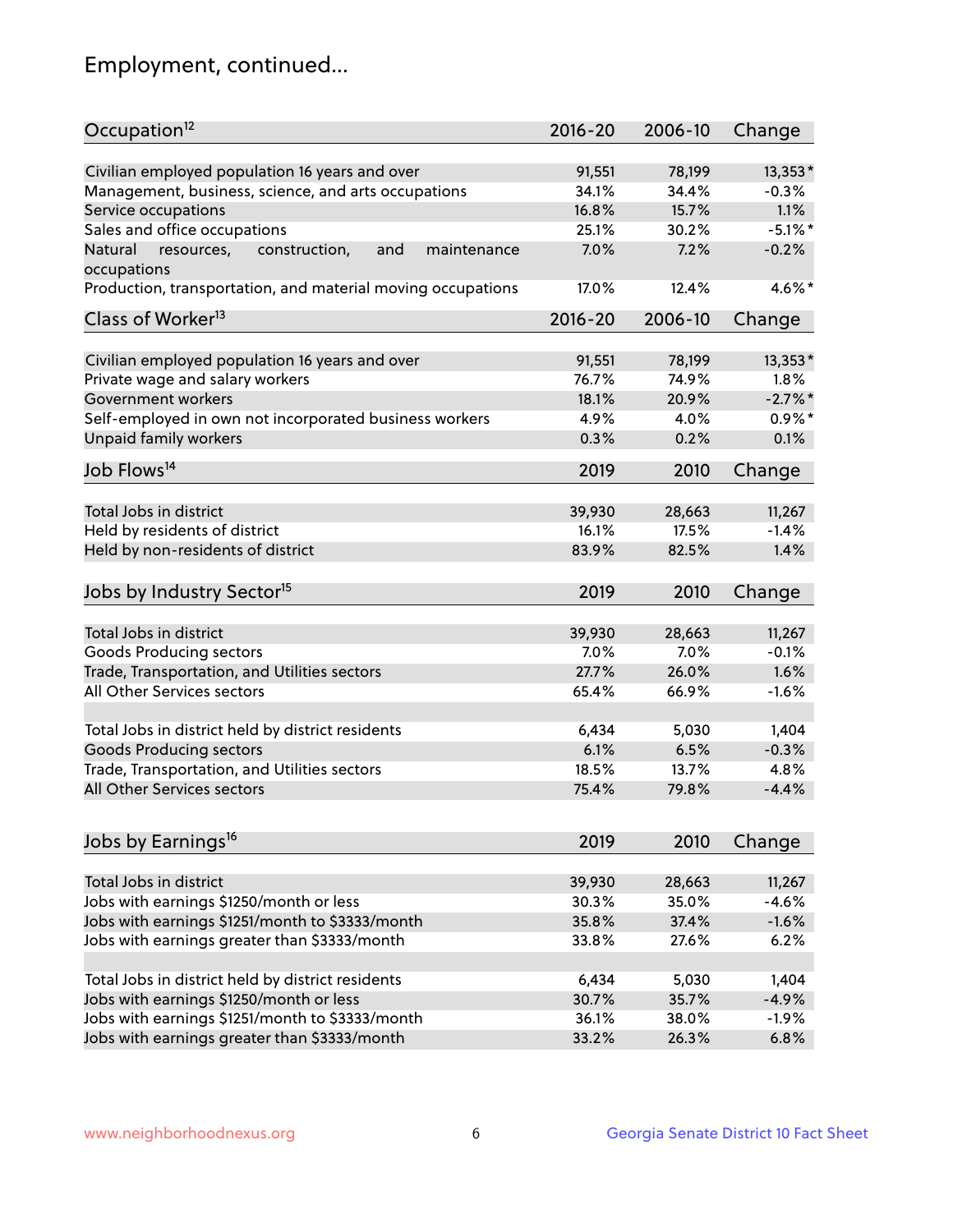## Employment, continued...

| 2019   | 2010   | Change  |
|--------|--------|---------|
|        |        |         |
| 39,930 | 28,663 | 11,267  |
| 26.6%  | 26.7%  | $-0.1%$ |
| 53.2%  | 58.1%  | $-4.9%$ |
| 20.2%  | 15.2%  | 5.0%    |
|        |        |         |
| 6,434  | 5,030  | 1,404   |
| 25.1%  | 23.8%  | 1.3%    |
| 50.4%  | 59.9%  | $-9.5%$ |
| 24.4%  | 16.3%  | 8.2%    |
|        |        |         |

#### Education

| School Enrollment <sup>18</sup>                | $2016 - 20$ | 2006-10 | Change    |
|------------------------------------------------|-------------|---------|-----------|
|                                                |             |         |           |
| Population 3 years and over enrolled in school | 48,517      | 51,319  | $-2,802*$ |
| Nursery school, preschool                      | 4.2%        | 6.7%    | $-2.5%$ * |
| Kindergarten                                   | 4.7%        | 5.1%    | $-0.3%$   |
| Elementary school (grades 1-8)                 | 42.0%       | 40.9%   | $1.1\%$   |
| High school (grades 9-12)                      | 25.3%       | 23.9%   | 1.4%      |
| College or graduate school                     | 23.8%       | 23.5%   | $0.3\%$   |
| Educational Attainment <sup>19</sup>           | $2016 - 20$ | 2006-10 | Change    |
|                                                |             |         |           |
| Population 25 years and over                   | 127,180     | 103,942 | 23,238*   |
| Less than 9th grade                            | 2.4%        | 2.7%    | $-0.3%$   |
| 9th to 12th grade, no diploma                  | 6.0%        | 6.8%    | $-0.8%$   |
| High school graduate (includes equivalency)    | 29.4%       | 28.9%   | 0.5%      |
| Some college, no degree                        | 23.4%       | 25.0%   | $-1.5%$ * |
| Associate's degree                             | 9.4%        | 8.8%    | 0.7%      |
| Bachelor's degree                              | 18.0%       | 18.3%   | $-0.4%$   |
| Graduate or professional degree                | 11.3%       | 9.5%    | $1.8\%$ * |
|                                                |             |         |           |
| Percent high school graduate or higher         | 91.6%       | 90.5%   | 1.1%      |
| Percent bachelor's degree or higher            | 29.3%       | 27.8%   | 1.5%      |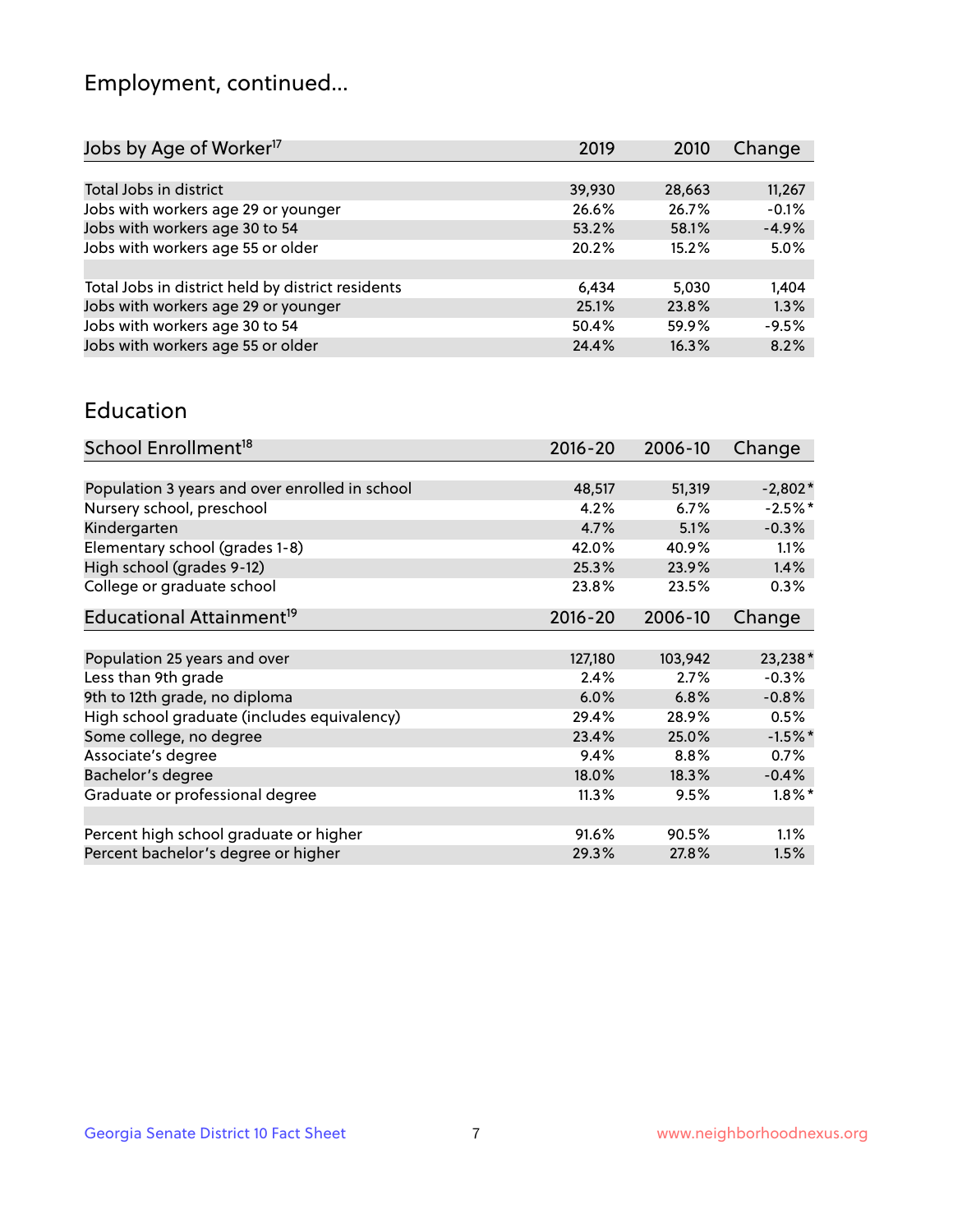## Housing

| Households by Type <sup>20</sup>                     | 2016-20 | 2006-10 | Change     |
|------------------------------------------------------|---------|---------|------------|
|                                                      |         |         |            |
| <b>Total households</b>                              | 67,035  | 59,059  | 7,976*     |
| Family households (families)                         | 69.5%   | 71.2%   | $-1.7%$ *  |
| With own children under 18 years                     | 28.5%   | 36.8%   | $-8.3\%$ * |
| Married-couple family                                | 44.2%   | 47.1%   | $-2.8\%$ * |
| With own children of the householder under 18 years  | 15.7%   | 22.1%   | $-6.4\%$ * |
| Male householder, no wife present, family            | 4.9%    | 4.8%    | 0.1%       |
| With own children of the householder under 18 years  | 1.8%    | 2.7%    | $-0.9%$    |
| Female householder, no husband present, family       | 20.4%   | 19.4%   | 1.0%       |
| With own children of the householder under 18 years  | 11.0%   | 12.0%   | $-1.0%$    |
| Nonfamily households                                 | 30.5%   | 28.8%   | 1.7%       |
| Householder living alone                             | 26.3%   | 24.4%   | $2.0\%$ *  |
| 65 years and over                                    | 9.3%    | 4.2%    | $5.1\%$ *  |
|                                                      |         |         |            |
| Households with one or more people under 18 years    | 33.5%   | 41.5%   | $-7.9%$ *  |
| Households with one or more people 65 years and over | 27.8%   | 14.9%   | 12.9%*     |
|                                                      |         |         |            |
| Average household size                               | 2.78    | 2.79    | $-0.01$    |
| Average family size                                  | 3.38    | 3.35    | 0.03       |
|                                                      |         |         |            |
| Housing Occupancy <sup>21</sup>                      | 2016-20 | 2006-10 | Change     |
|                                                      |         |         |            |
| Total housing units                                  | 72,592  | 66,532  | $6,060*$   |
| Occupied housing units                               | 92.3%   | 88.8%   | $3.6\%$ *  |
| Vacant housing units                                 | 7.7%    | 11.2%   | $-3.6\%$ * |
|                                                      |         |         |            |
| Homeowner vacancy rate                               | 1.0     | 3.9     | $-2.9*$    |
| Rental vacancy rate                                  | 6.5     | 9.6     | $-3.2$     |
|                                                      |         |         |            |
| Units in Structure <sup>22</sup>                     | 2016-20 | 2006-10 | Change     |
|                                                      |         |         |            |
| Total housing units                                  | 72,592  | 66,532  | $6,060*$   |
| 1-unit, detached                                     | 78.0%   | 77.7%   | 0.3%       |
| 1-unit, attached                                     | 4.3%    | 4.0%    | 0.3%       |
| 2 units                                              | 1.1%    | 0.8%    | 0.3%       |
| 3 or 4 units                                         | 1.4%    | 1.4%    | $-0.0%$    |
| 5 to 9 units                                         | 3.2%    | 4.5%    | $-1.3%$    |
| 10 to 19 units                                       | 6.3%    | 6.0%    | 0.3%       |
| 20 or more units                                     | 3.3%    | 3.0%    | 0.2%       |
| Mobile home                                          | 2.5%    | 2.5%    | $-0.0\%$   |
| Boat, RV, van, etc.                                  | 0.0%    | 0.0%    | $-0.0%$    |
|                                                      |         |         |            |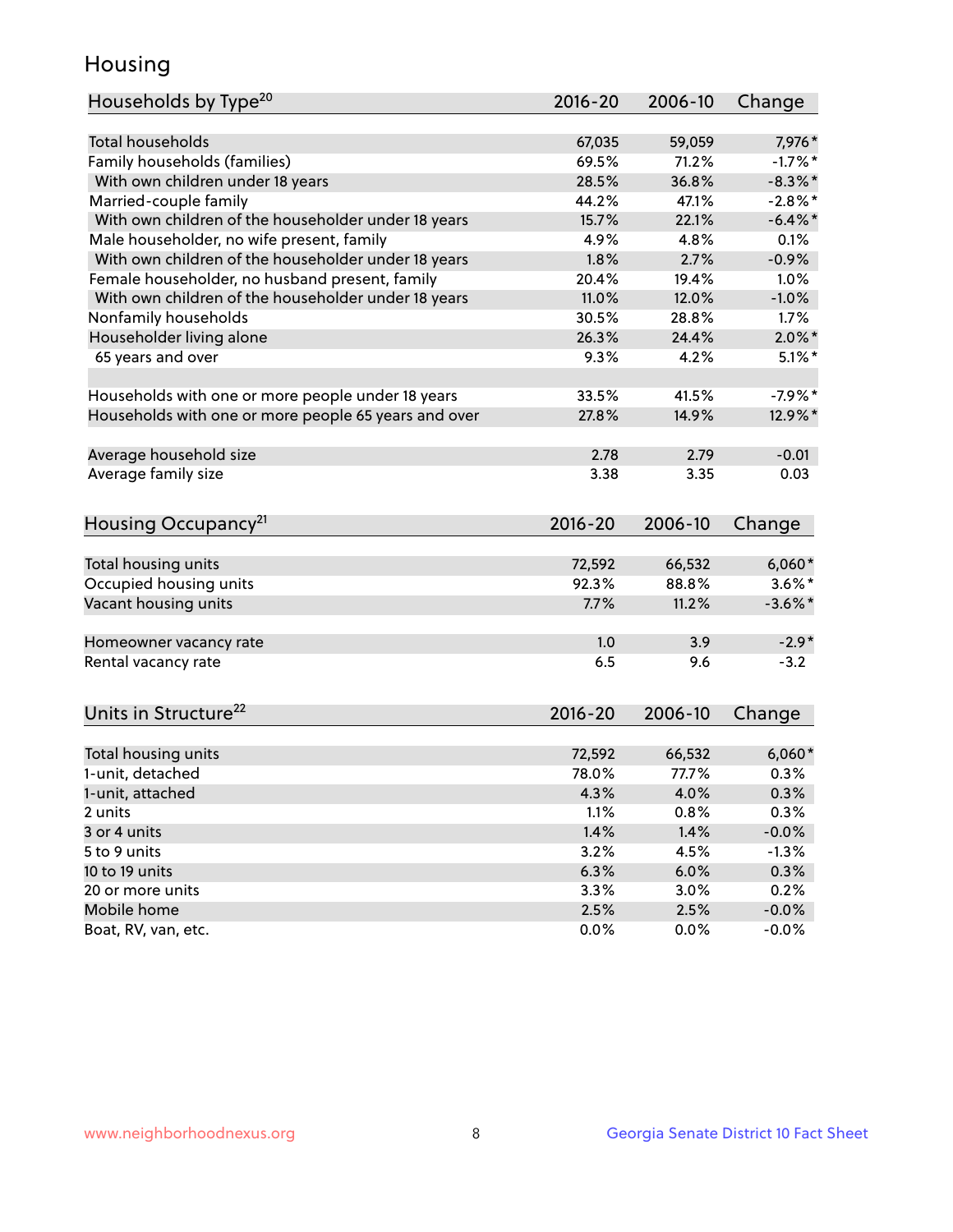## Housing, Continued...

| Year Structure Built <sup>23</sup>             | 2016-20     | 2006-10 | Change      |
|------------------------------------------------|-------------|---------|-------------|
| Total housing units                            | 72,592      | 66,532  | $6,060*$    |
| Built 2014 or later                            | 3.7%        | (X)     | (X)         |
| Built 2010 to 2013                             | 2.8%        | (X)     | (X)         |
| Built 2000 to 2009                             | 26.0%       | 32.9%   | $-6.8\%$ *  |
| Built 1990 to 1999                             | 26.5%       | 27.4%   | $-0.9%$     |
| Built 1980 to 1989                             | 19.1%       | 17.0%   | $2.1\%$ *   |
| Built 1970 to 1979                             | 12.5%       | 12.6%   | $-0.1%$     |
| Built 1960 to 1969                             | 6.0%        | 6.8%    | $-0.8%$     |
| Built 1950 to 1959                             | 1.8%        | 1.7%    | 0.1%        |
| Built 1940 to 1949                             | 0.8%        | 0.5%    | 0.4%        |
| Built 1939 or earlier                          | 0.6%        | 1.0%    | $-0.4%$     |
| Housing Tenure <sup>24</sup>                   | $2016 - 20$ | 2006-10 | Change      |
| Occupied housing units                         | 67,035      | 59,059  | 7,976*      |
| Owner-occupied                                 | 68.0%       | 76.2%   | $-8.2\%$ *  |
| Renter-occupied                                | 32.0%       | 23.8%   | $8.2\%$ *   |
| Average household size of owner-occupied unit  | 2.85        | 2.80    | 0.04        |
| Average household size of renter-occupied unit | 2.64        | 2.73    | $-0.09$     |
| Residence 1 Year Ago <sup>25</sup>             | 2016-20     | 2006-10 | Change      |
| Population 1 year and over                     | 185,222     | 162,492 | 22,731*     |
| Same house                                     | 86.1%       | 83.9%   | $2.3\%$ *   |
| Different house in the U.S.                    | 13.7%       | 15.9%   | $-2.2\%$ *  |
| Same county                                    | 6.2%        | 6.8%    | $-0.5%$     |
| Different county                               | 7.5%        | 9.1%    | $-1.6\%$ *  |
| Same state                                     | 5.3%        | 5.9%    | $-0.7%$     |
| Different state                                | 2.2%        | 3.2%    | $-1.0\%$ *  |
| Abroad                                         | 0.2%        | 0.3%    | $-0.1%$     |
| Value of Housing Unit <sup>26</sup>            | $2016 - 20$ | 2006-10 | Change      |
| Owner-occupied units                           | 45,572      | 45,018  | 554         |
| Less than \$50,000                             | 5.1%        | 2.9%    | 2.2%        |
| \$50,000 to \$99,999                           | 10.1%       | 8.2%    | 1.8%        |
| \$100,000 to \$149,999                         | 22.9%       | 29.6%   | $-6.8\%$ *  |
| \$150,000 to \$199,999                         | 26.8%       | 27.6%   | $-0.8%$     |
| \$200,000 to \$299,999                         | 23.2%       | 21.9%   | 1.3%        |
| \$300,000 to \$499,999                         | 9.5%        | 7.0%    | $2.5%$ *    |
| \$500,000 to \$999,999                         | 2.0%        | 2.3%    | $-0.3%$     |
| \$1,000,000 or more                            | 0.4%        | 0.4%    | $-0.0%$     |
| Median (dollars)                               | 167,967     | 163,514 | 4,454*      |
| Mortgage Status <sup>27</sup>                  | $2016 - 20$ | 2006-10 | Change      |
| Owner-occupied units                           | 45,572      | 45,018  | 554         |
| Housing units with a mortgage                  | 76.0%       | 86.6%   | $-10.6\%$ * |
| Housing units without a mortgage               | 24.0%       | 13.4%   | 10.6%*      |
|                                                |             |         |             |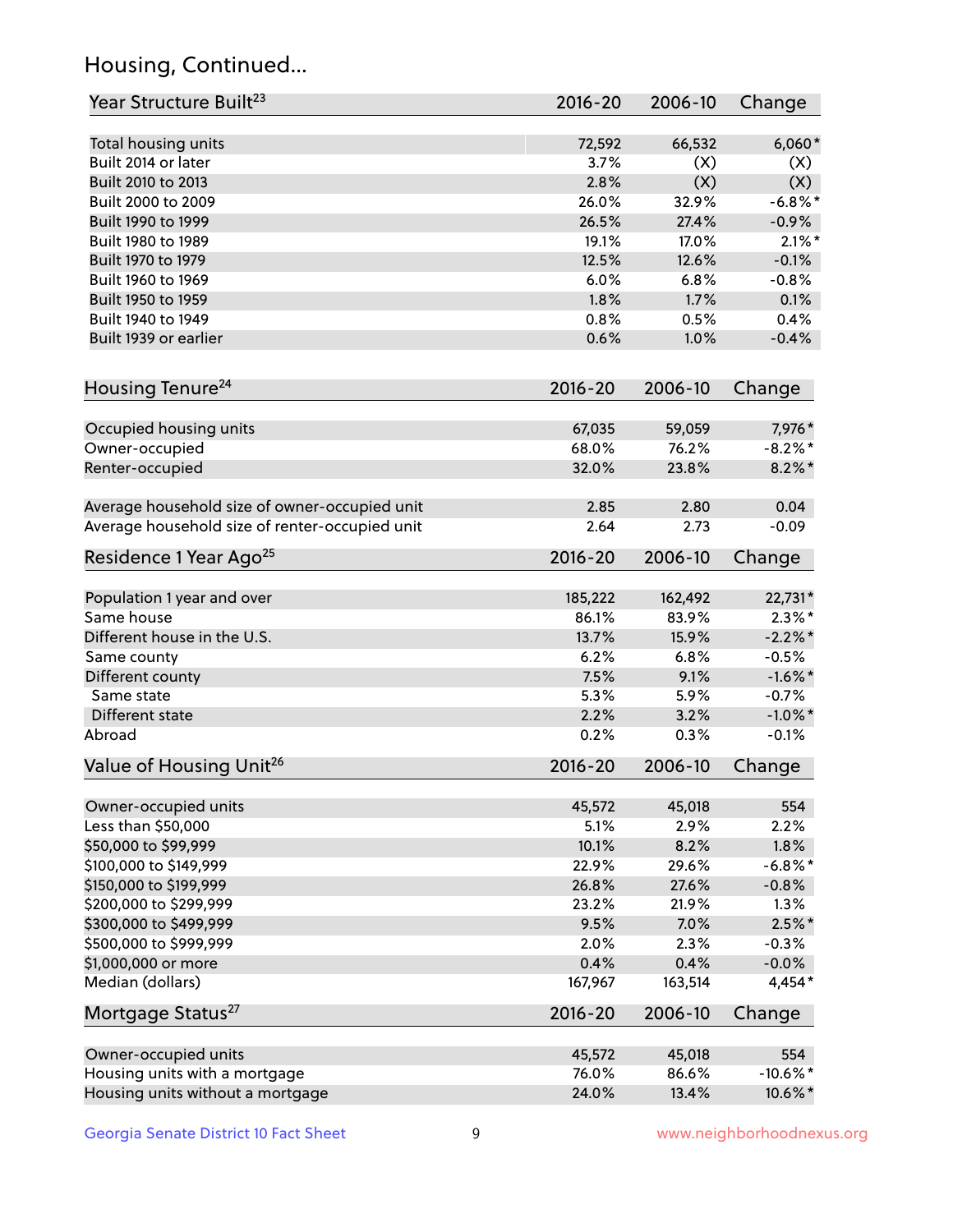## Housing, Continued...

| Selected Monthly Owner Costs <sup>28</sup>                                            | 2016-20     | 2006-10 | Change     |
|---------------------------------------------------------------------------------------|-------------|---------|------------|
| Housing units with a mortgage                                                         | 34,618      | 38,975  | $-4,356*$  |
| Less than \$300                                                                       | 0.1%        | 0.2%    | $-0.1%$    |
| \$300 to \$499                                                                        | 0.5%        | 0.6%    | $-0.1%$    |
| \$500 to \$999                                                                        | 18.5%       | 11.6%   | $6.8\%$ *  |
| \$1,000 to \$1,499                                                                    | 38.6%       | 38.4%   | 0.2%       |
| \$1,500 to \$1,999                                                                    | 27.9%       | 27.6%   | 0.3%       |
| \$2,000 to \$2,999                                                                    | 10.6%       | 16.9%   | $-6.3\%$ * |
| \$3,000 or more                                                                       | 3.9%        | 4.7%    | $-0.8%$    |
| Median (dollars)                                                                      | 1,393       | 1,490   | $-97*$     |
| Housing units without a mortgage                                                      | 10,953      | 6,044   | 4,910*     |
| Less than \$150                                                                       | 1.6%        | 1.5%    | 0.0%       |
| \$150 to \$249                                                                        | 8.6%        | 10.9%   | $-2.3%$    |
| \$250 to \$349                                                                        | 15.1%       | 23.4%   | $-8.4%$    |
| \$350 to \$499                                                                        | 30.7%       | 29.5%   | 1.2%       |
| \$500 to \$699                                                                        | 29.0%       | 22.5%   | 6.5%       |
| \$700 or more                                                                         | 15.0%       | 12.1%   | 2.9%       |
| Median (dollars)                                                                      | 469         | 413     | $56*$      |
| Selected Monthly Owner Costs as a Percentage of<br>Household Income <sup>29</sup>     | $2016 - 20$ | 2006-10 | Change     |
| Housing units with a mortgage (excluding units where<br>SMOCAPI cannot be computed)   | 34,432      | 38,315  | $-3,884*$  |
| Less than 20.0 percent                                                                | 42.0%       | 28.0%   | 14.0%*     |
| 20.0 to 24.9 percent                                                                  | 15.1%       | 17.1%   | $-2.0\%$ * |
| 25.0 to 29.9 percent                                                                  | 9.8%        | 12.5%   | $-2.7\%$ * |
| 30.0 to 34.9 percent                                                                  | 8.2%        | 11.3%   | $-3.1\%$ * |
| 35.0 percent or more                                                                  | 24.8%       | 31.1%   | $-6.3\%$ * |
| Not computed                                                                          | 187         | 659     | $-473$     |
| Housing unit without a mortgage (excluding units where<br>SMOCAPI cannot be computed) | 10,827      | 5,963   | 4,864*     |
| Less than 10.0 percent                                                                | 51.7%       | 46.6%   | 5.1%       |
| 10.0 to 14.9 percent                                                                  | 20.9%       | 19.3%   | 1.7%       |
| 15.0 to 19.9 percent                                                                  | 8.0%        | 9.1%    | $-1.1%$    |
| 20.0 to 24.9 percent                                                                  | 5.7%        | 5.9%    | $-0.2%$    |
| 25.0 to 29.9 percent                                                                  | 3.4%        | 3.6%    | $-0.2%$    |
| 30.0 to 34.9 percent                                                                  | 1.4%        | 3.0%    | $-1.6%$    |
| 35.0 percent or more                                                                  | 8.9%        | 12.6%   | $-3.7%$    |
| Not computed                                                                          | 126         | 81      | 45         |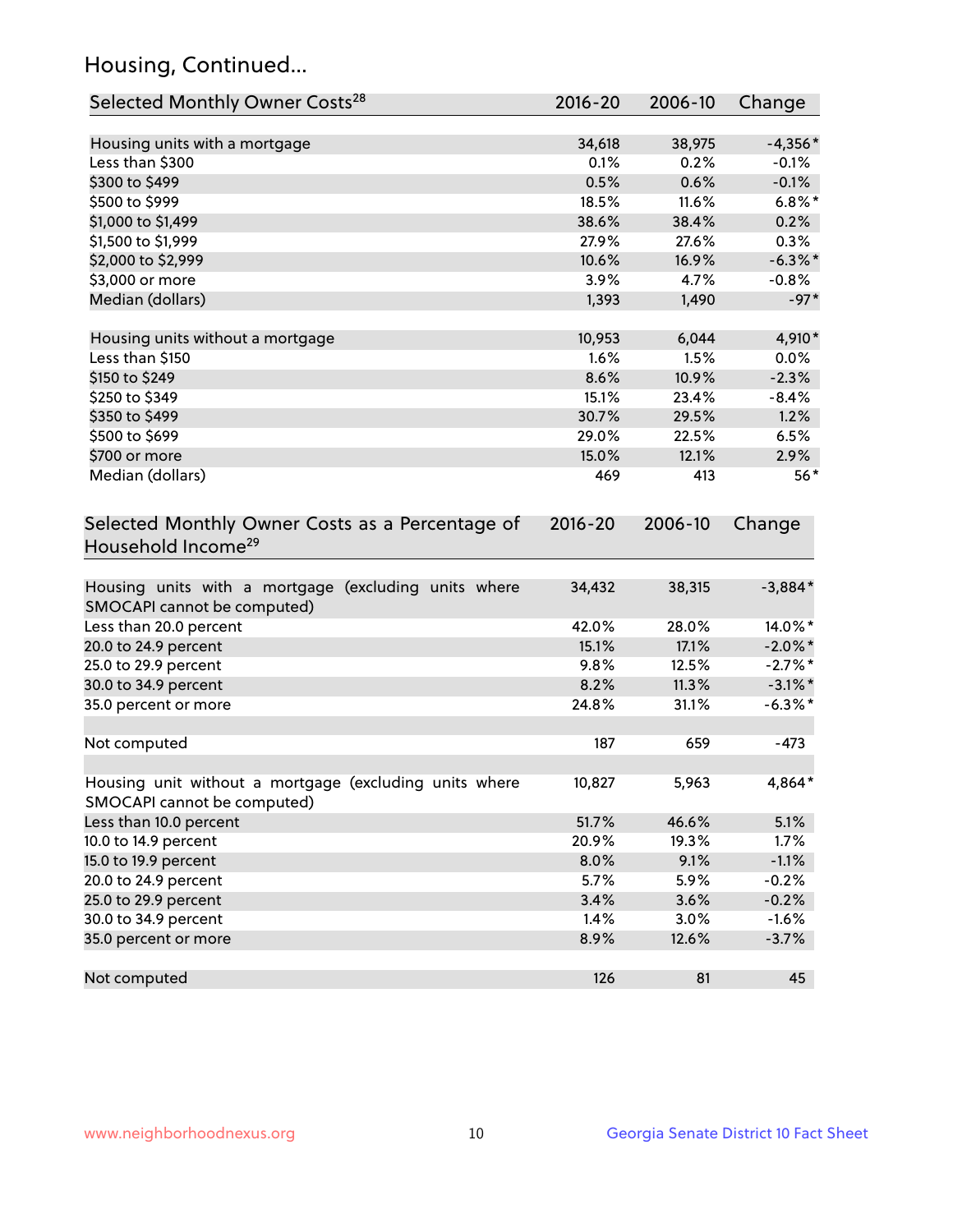## Housing, Continued...

| Gross Rent <sup>30</sup>   | 2016-20 | 2006-10 | Change      |
|----------------------------|---------|---------|-------------|
|                            |         |         |             |
| Occupied units paying rent | 20,325  | 13,395  | $6,930*$    |
| Less than \$200            | 0.2%    | 0.6%    | $-0.4%$     |
| \$200 to \$499             | 2.5%    | 2.7%    | $-0.2%$     |
| \$500 to \$749             | 3.7%    | 13.7%   | $-10.0%$    |
| \$750 to \$999             | 19.7%   | 34.5%   | $-14.8\%$ * |
| \$1,000 to \$1,499         | 54.9%   | 39.6%   | 15.3%*      |
| \$1,500 to \$1,999         | 16.5%   | 7.8%    | $8.7\%$ *   |
| \$2,000 or more            | 2.4%    | 1.1%    | 1.4%        |
| Median (dollars)           | 1,178   | 1,224   | $-46$       |
|                            |         |         |             |
| No rent paid               | 1,139   | 646     | 493         |
|                            |         |         |             |

| Gross Rent as a Percentage of Household Income <sup>31</sup>                   | $2016 - 20$ | 2006-10 | Change     |
|--------------------------------------------------------------------------------|-------------|---------|------------|
|                                                                                |             |         |            |
| Occupied units paying rent (excluding units where GRAPI<br>cannot be computed) | 20,002      | 13,077  | $6,925*$   |
| Less than 15.0 percent                                                         | 9.3%        | 6.5%    | 2.8%       |
| 15.0 to 19.9 percent                                                           | 13.9%       | 11.9%   | 2.0%       |
| 20.0 to 24.9 percent                                                           | 14.7%       | 15.6%   | $-0.9%$    |
| 25.0 to 29.9 percent                                                           | 12.7%       | 10.1%   | 2.6%       |
| 30.0 to 34.9 percent                                                           | 7.3%        | 11.9%   | $-4.6\%$ * |
| 35.0 percent or more                                                           | 42.0%       | 44.0%   | $-2.0%$    |
|                                                                                |             |         |            |
| Not computed                                                                   | 1,462       | 964     | 498        |

## Transportation

| Commuting to Work <sup>32</sup>           | 2016-20 | 2006-10 | Change    |
|-------------------------------------------|---------|---------|-----------|
|                                           |         |         |           |
| Workers 16 years and over                 | 89,045  | 76,317  | 12,728 *  |
| Car, truck, or van - drove alone          | 80.3%   | 81.7%   | $-1.3%$   |
| Car, truck, or van - carpooled            | 8.4%    | 10.3%   | $-1.9%$ * |
| Public transportation (excluding taxicab) | 2.4%    | 2.9%    | $-0.5%$   |
| Walked                                    | 0.3%    | 0.6%    | $-0.2%$   |
| Other means                               | 1.1%    | 0.6%    | 0.5%      |
| Worked at home                            | 7.4%    | 4.0%    | $3.5\%$ * |
|                                           |         |         |           |
| Mean travel time to work (minutes)        | 33.4    | 33.3    | 0.1       |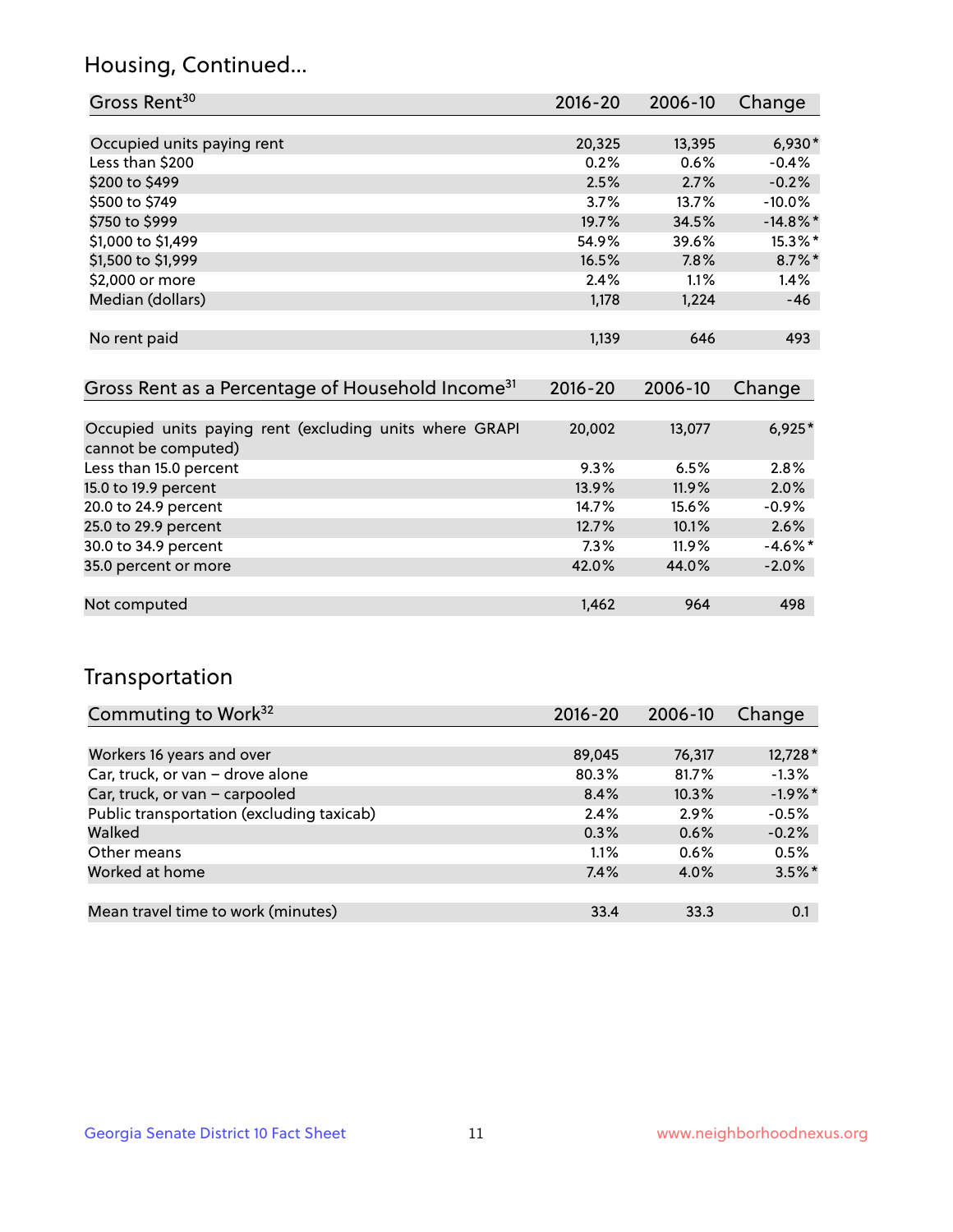## Transportation, Continued...

| Vehicles Available <sup>33</sup> | $2016 - 20$ | $2006 - 10$ | Change    |
|----------------------------------|-------------|-------------|-----------|
|                                  |             |             |           |
| Occupied housing units           | 67,035      | 59,059      | 7,976*    |
| No vehicles available            | 3.4%        | 3.8%        | $-0.4%$   |
| 1 vehicle available              | 33.2%       | 33.9%       | $-0.7%$   |
| 2 vehicles available             | 37.4%       | 39.4%       | $-2.0%$   |
| 3 or more vehicles available     | 25.9%       | 22.8%       | $3.1\%$ * |

#### Health

| Health Insurance coverage <sup>34</sup>                 | 2016-20 |
|---------------------------------------------------------|---------|
|                                                         |         |
| Civilian Noninstitutionalized Population                | 186,423 |
| With health insurance coverage                          | 88.6%   |
| With private health insurance coverage                  | 68.5%   |
| With public health coverage                             | 31.3%   |
| No health insurance coverage                            | 11.4%   |
| Civilian Noninstitutionalized Population Under 19 years | 46,626  |
| No health insurance coverage                            | 7.7%    |
| Civilian Noninstitutionalized Population 19 to 64 years | 114,186 |
| In labor force:                                         | 91,978  |
| Employed:                                               | 85,890  |
| With health insurance coverage                          | 87.8%   |
| With private health insurance coverage                  | 83.5%   |
| With public coverage                                    | 8.1%    |
| No health insurance coverage                            | 12.2%   |
| Unemployed:                                             | 6,088   |
| With health insurance coverage                          | 64.3%   |
| With private health insurance coverage                  | 54.4%   |
| With public coverage                                    | 11.4%   |
| No health insurance coverage                            | 35.7%   |
| Not in labor force:                                     | 22,208  |
| With health insurance coverage                          | 78.6%   |
| With private health insurance coverage                  | 55.6%   |
| With public coverage                                    | 32.6%   |
| No health insurance coverage                            | 21.4%   |